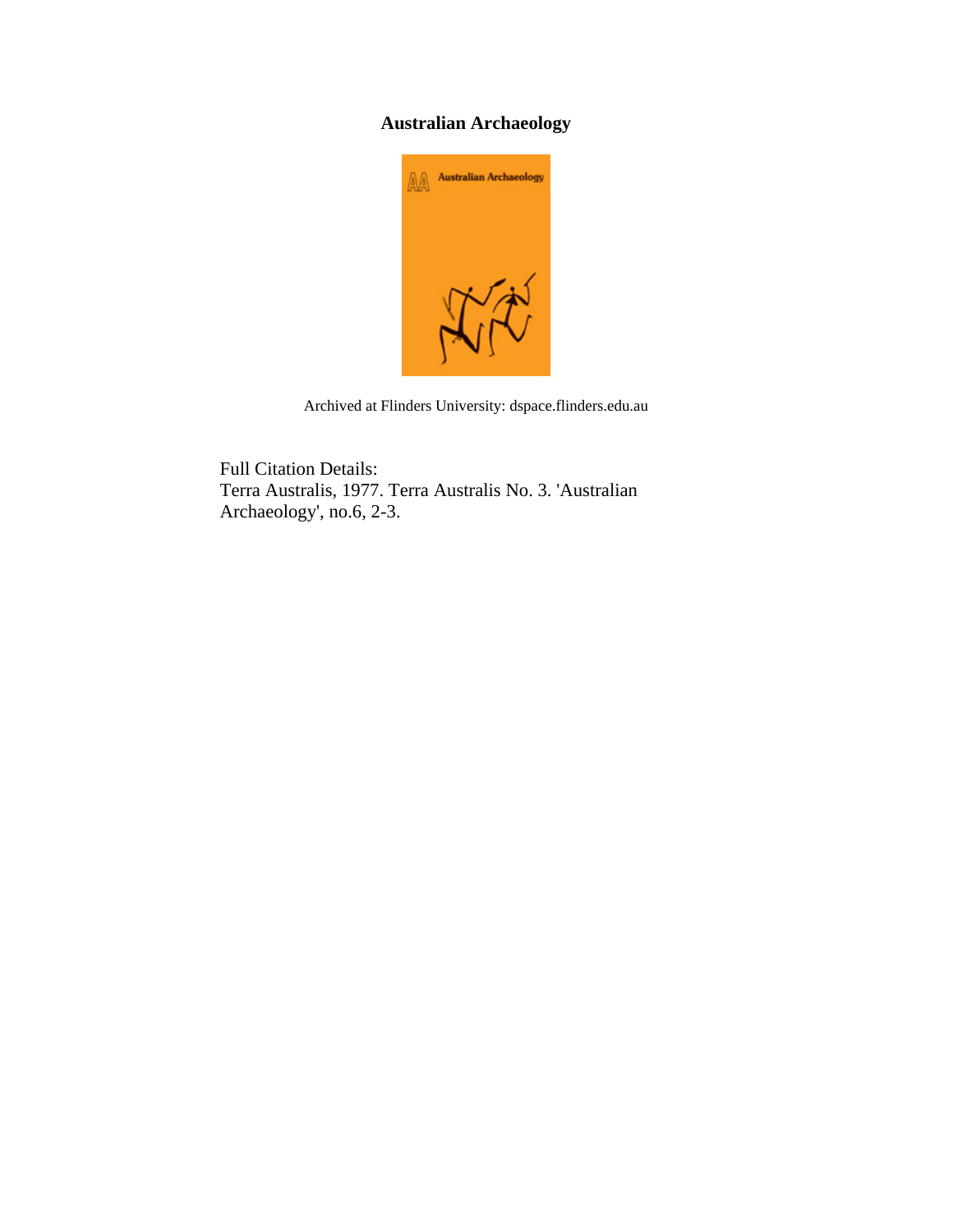## **NOTICE** OF **GENERAL** MEETING

Unfortunately it has not proved possible to arrange a three**day** meeting at a field location for **this** August/September, the vacation **period** then being already crowded with conferences and symposia. **However,** plans **are** already underway for a full meeting of this kind in August 1978, with Kinchega National Park in western New South Wales as a likely venue. The theme of the meeting will be 'Arid Land Research in Australia'.

In **the** meantime, it is essential that **the** Association meet to ratify its proposed constitution and elect a new committee. The last elections of office bearers took place in August 1973. <sup>A</sup>**short** business meeting will, therefore, be held during the coming **ANZAAS** Congress to be held in Melbourne from 29 **August**  to 2 September. Details of time and place will be circulated later.

To facilitate **the August** meting, I should be grateful if nominations for office **bearers** and committee **members** could be forwarded to me before **the** end of June. Ballot papers **can** then be prepared and distributed well before the Melbourne meeting **(see** *AustraZ.ian* **Archaeology,** April 1976). The positions to be filled are:

President

Secretary

Treasurer

**Four** other **members** to act as members of council, one of **whom** shall be the editor of the Newsletter. (Please indicate nominations for editorship.)

> **Isabel McBryde**  Honorary Secretary

**\*\*\*\*\*\*\*** 

*TERRA AUSTRALIS* **NO. 3** 

Terra Australis is the occasional monograph series published by the Department of Prehistory, Research School of Pacific Studies, The Australian National University. Volume 3 in **the series:** 

New **Guinea** Stone **Age** Trade. **The** Geography and Ecology of Traffic in **the** Interior

**by Dr Ian mghes** 

will be published at the end of **May** 1977.